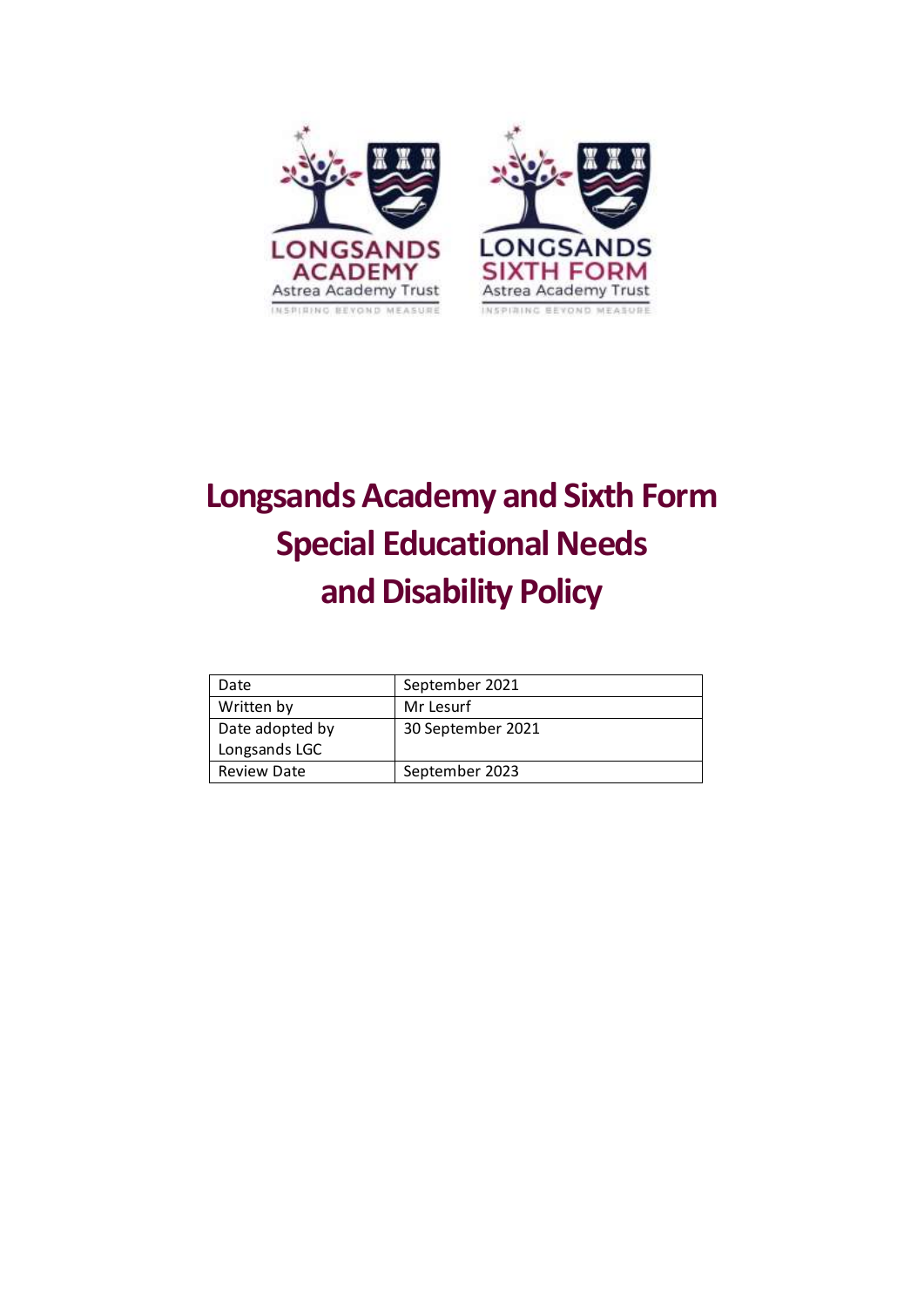# Longsands Academy and Sixth Form Special Educational Needs and Disability Policy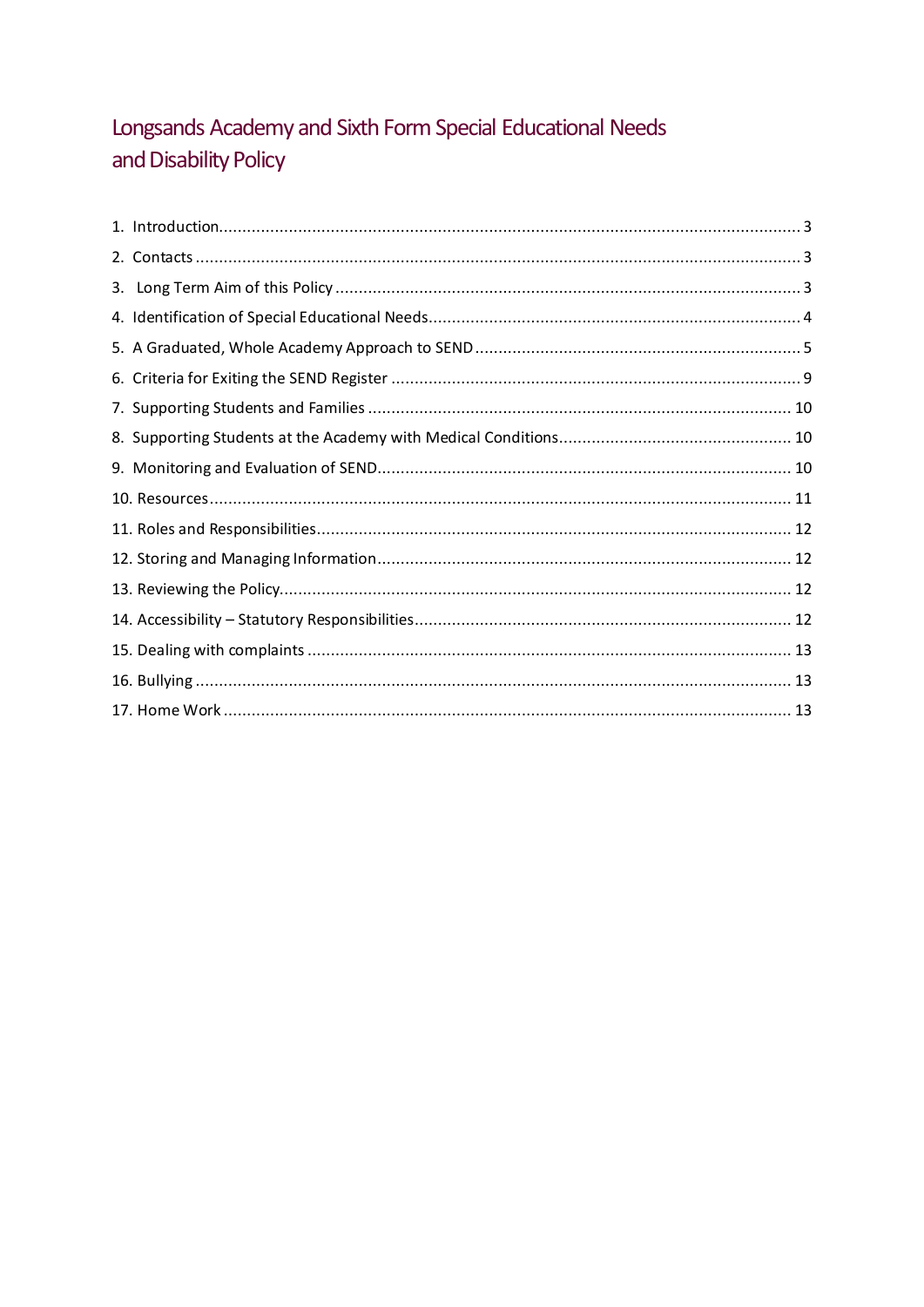# <span id="page-2-0"></span>1. Introduction

The Children and Families Act 2014 (the 'Act') defines when a child or young person has special educational needs and/or disabilities (SEND). This is when they have either a learning difficulty or a disability and need special educational provision (SEP) to be made for them. SEP is defined as any education or training provision which is additional to or different from that generally made for others of the same age in mainstream schools or post-16 institutions in England.

Longsands Academy and Longsands Sixth Form (the 'Academy') support the reforms of the Act. Our guiding principle is one of inclusion and equality where our belief is that every child/young person has a right to a broad and balanced curriculum that meets their needs. We value all our students equally and want to identify and break down possible barriers to learning. To this effect, all our teachers are teachers of SEND and have a commitment in ensuring all students are included in all aspects of Academy life so that they experience success and achieve their full potential.

This Policy complies with the statutory requirements in the SEND code of practice: 0 to 25 years (2014) (the 'Code') and should be read in conjunction with the following guidance, information and policies which can be found on our website:

- **Inclusion Policy**
- The SEND Information Report
- Supporting Students with Medical Conditions Policy
- Safeguarding Policy
- Positive Behaviour Management Policy
- Admissions Policy
- Pupil Premium information
- Complaints Policy

In accordance with the overarching principle of the Code, this Policy has been co- produced with the Special Educational Needs and Disabilities Coordinator (SENDCo) of the Academy, the Senior Leadership Team, the LGC and parents / carers / carers and students of the Academy.

# <span id="page-2-1"></span>2. Contacts

The SENDCo at the Academy and the Sixth Form is: Mrs Patricia Martin-Morale[s Patricia.Martin-](mailto:Patricia.Martin-Morales@astrea-longsands.org)[Morales@astrea-longsands.org](mailto:Patricia.Martin-Morales@astrea-longsands.org) (01480 353535).

The SENDCo holds the National Award in SEN Co-ordination (NASENCo), Level 2 Certificate in Understanding Autism, Tier 2 Certificate in Speech, Language and Communication Needs, the OCR Level 5 Certificate for Teachers of Learners with SpLD, as well as general training in Dyslexia, Dyspraxia, Dyscalculia, ADHD, ABI, Tourette's Syndrome, Core Moving and Handling for Children with Motor Difficulties, Individual Physiotherapy, Emergency Evac Mattress for people with reduced mobility, Epilepsy and Diabetes Awareness, Understanding social, emotional and mental health training, AGT, Teaching children with ASD using the TEACCH method and holds a Level 7 Postgraduate Award of Proficiency in Assessment for Access Arrangements and is able to assess for and recommend external exam access arrangements. The SLT link for SEND and Inclusion is Alf Lesurf.

# <span id="page-2-2"></span>3. Long Term Aim of this Policy

#### **Objectives**

- To work within the guidance laid down in the Code.
- To identify and put in place appropriate provision for students who have SEND and additional needs.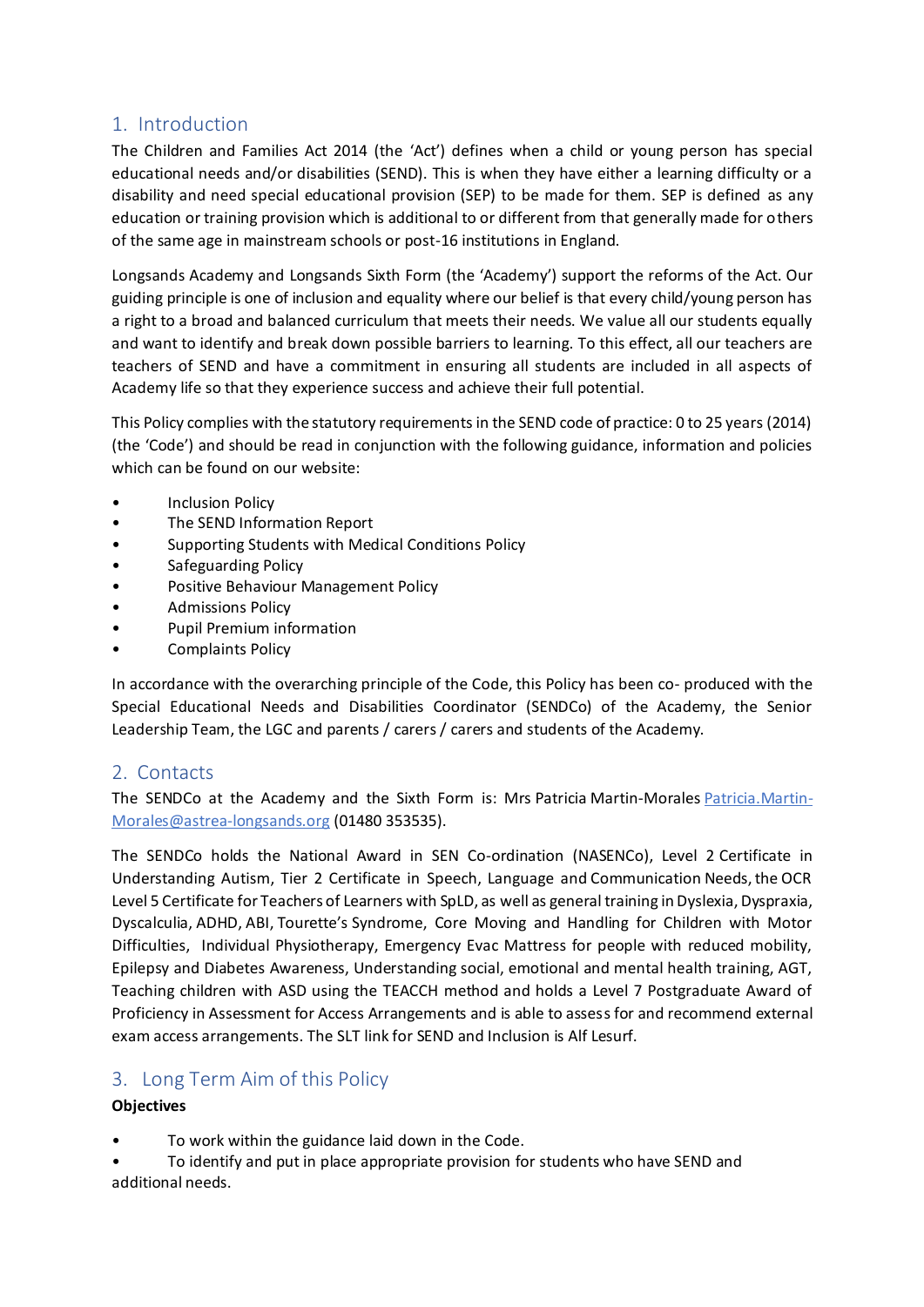• To operate a whole Academy approach to the management and provision of support for SEND that takes into account all of a student's needs (assess, plan, do, review model).

• To ensure that parents/carers have a clear understanding of how the Academy supports children and young people with SEND, and their own involvement in this.

• To provide an appropriately qualified and experienced SENDCo in post who can ensure that this Policy is put into practice.

• To provide support and advice for all staff working with SEND pupils.

The success of this policy will be measured against the objectives set out in this policy. Success criteria will be reviewed annually and the LGC shall accordingly report on and detail, as appropriate, the successful implementation of this policy and the effectiveness of the provision made.

# <span id="page-3-0"></span>4. Identification of Special Educational Needs

For the purposes of this policy, we have used the term Special Educational Needs (SEN) as defined by the Code. A child/young person has a special educational need if he, she or they have a learning difficulty or disability which calls for SEP to be made for him, her or them. A child of compulsory school age or a young person has a learning difficulty or disability if he, she or they:

(a) has a significantly greater difficulty in learning than most others of

the same age, **or**

(b) has a disability which prevents or hinders him, her or them from making use of facilities of a kind generally provided for others of the same age in mainstream schools.

The Equality Act 2010 gives the following definition of disability:

'A person has a disability for the purposes of this Act if they have a physical or mental impairment which has a substantial and adverse long-term effect on their ability to carry out normal day-to-day activities'.

This definition of disability includes children and young people with long-term health conditions such as asthma, diabetes, epilepsy and cancer. Children and young people with such conditions do not necessarily have SEN, but there is a significant overlap between disability and SEN. A child or young person may therefore be covered by both SEND and disability legislation. Students with a disability will have SEN if they have any difficulty accessing education and if they need any SEP made for them. Learners at the Academy who have a disability but do not have SEN are recorded in our Additional Needs Directory as having 'additional educational needs'.

#### **Our approach to teaching students with SEND**

Teachers are responsible and accountable for the attainment, progress and development of all the students in their class.

High quality teaching, as exemplified in the '7 principles of a lesson at Longsands', is our first step in responding to students who have SEND. Our teachers will plan carefully to ensure all students can access the curriculum effectively.

Additional support will be provided, based on individual students' needs. We may provide the following interventions (this is not an exhaustive list and students would be offered interventions on an individual need basis):

Support from a teaching assistant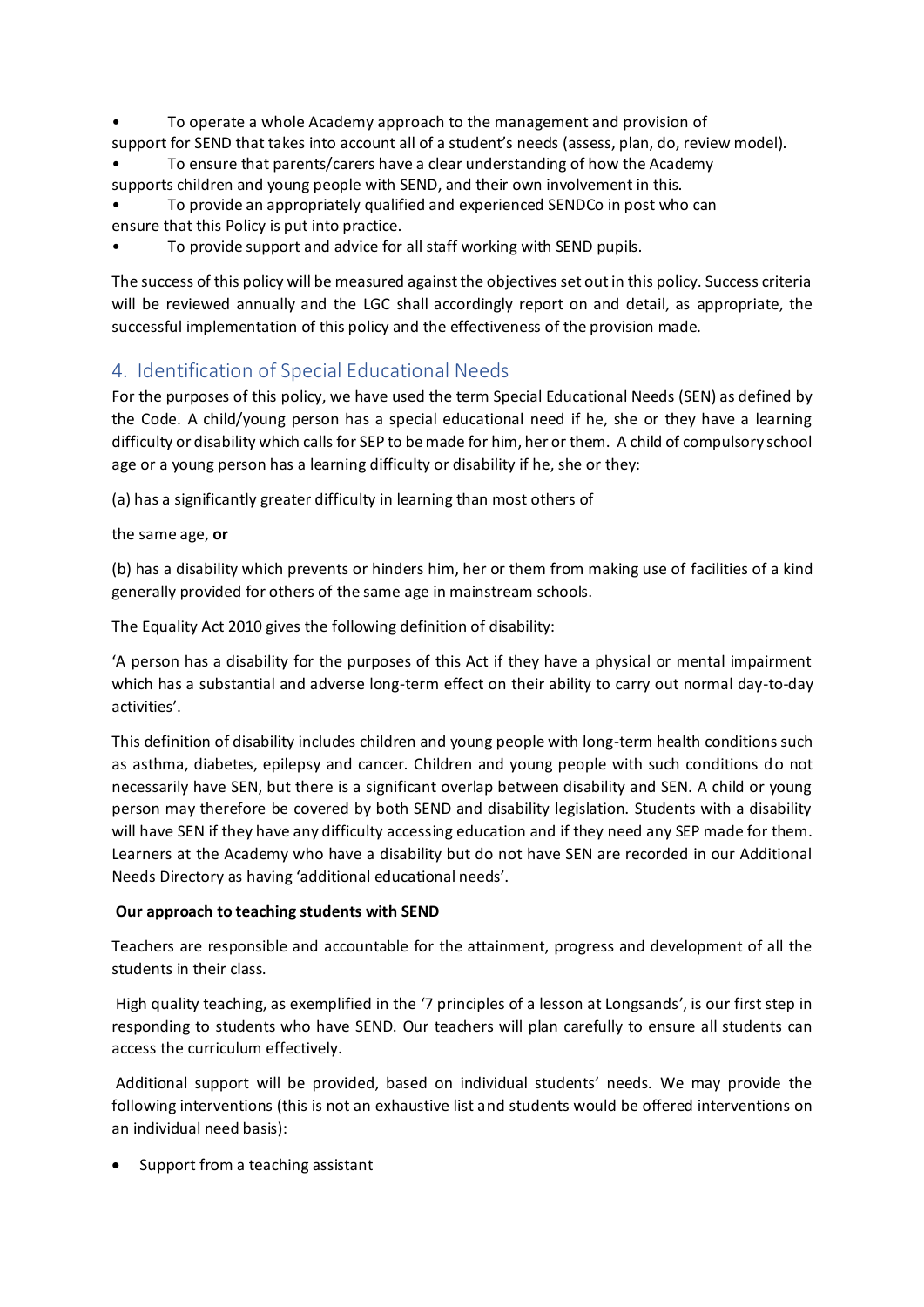- One-to-one support
- Small group support
- Assistive technology e.g., reader pens, voice to text software
- Provision of specific support programmes (that have a good evidence base)

Adaptations to the curriculum and learning environment

We make the following adaptations to ensure all students' needs are met:

- Adapting teaching to ensure all students are able to access it, for example, giving longer processing times, pre-teaching key vocabulary, reading instructions aloud, adapting tasks etc.
- Adapting our teaching resources and staffing
- Using recommended aids, such as laptops, coloured overlays, larger font etc as appropriate based on individual needs and an evidence base.

We believe that all students have a right to access a high quality, knowledge rich curriculum, regardless of SEND.

The Code specifies four broad areas of need:

- Communication and Interaction (including Autism Spectrum Disorder)
- Cognition and Learning
- Social, emotional and mental health difficulties
- Sensory and/or physical needs

Other factors may impact on progress and attainment: attendance and punctuality, English as an Additional Language (EAL), being a Looked after Child, health and welfare, being in receipt of Pupil Premium (PP), Disability, being a young carer or being a child of Service personnel. The Equality Act 2010 and the Code state that schools and settings have a duty to make 'reasonable adjustments' to these needs, but these alone do not constitute SEND. If a student has one or more of the additional needs listed, provision will be made for them within the Academy but not necessarily from within the SEND team unless the student has a special educational need as well as their additional need.

The Code no longer allows for the identification of behaviour to describe SEND. Any concerns the Academy has about a child/young person with behavioural needs may form an underlying part of a wider need (see above) which the Academy will have recognised and identified clearly. The SEND team and the pastoral team work closely together to identify which need a child may have and clear procedures for a child with behaviour needs are set down in our Behaviour Policy.

In accordance with the 2010 Equality Act 'reasonable adjustments' will be made so that, wherever practical and safe, students with SEND will be able to join in the activities of the school together with pupils who do not have SEND. In some circumstances when adjustments either cannot be made or are impractical or incur unreasonable expenditure, then pupils will experience alternative activities, with similar learning outcomes.

# <span id="page-4-0"></span>5. A Graduated, Whole Academy Approach to SEND

Schools often use the 'wave' system, as outlined in the Code, to determine the type of support best suited to each child. The Academy and Sixth Form use this approach, an **example** of which is described overleaf: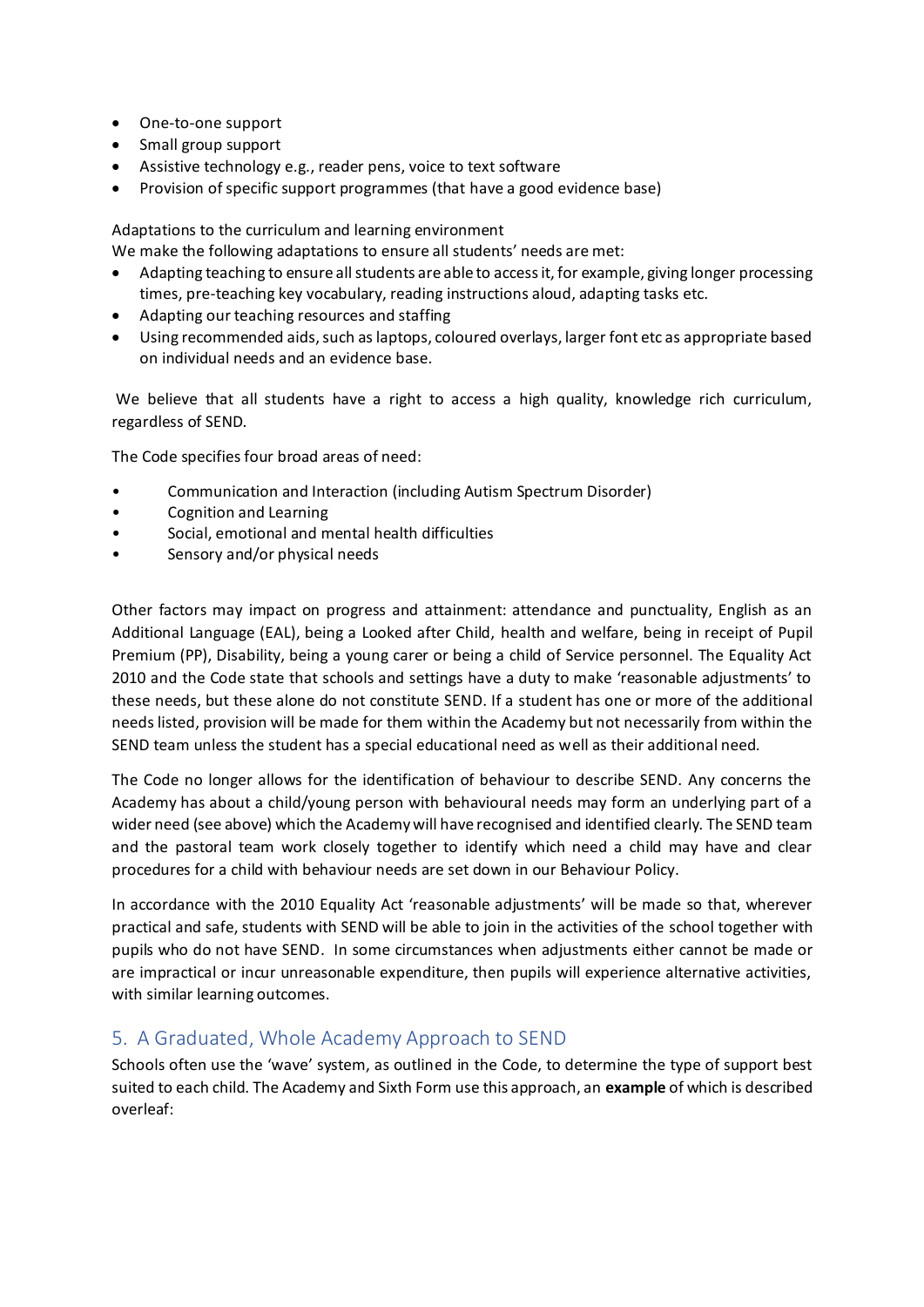| Wave 1                                                      | Wave 2                                                                                                                                                                 | Wave 3                                                                                                                                                                                                               | Wave 4                                                                                                                                                                                                         |
|-------------------------------------------------------------|------------------------------------------------------------------------------------------------------------------------------------------------------------------------|----------------------------------------------------------------------------------------------------------------------------------------------------------------------------------------------------------------------|----------------------------------------------------------------------------------------------------------------------------------------------------------------------------------------------------------------|
| $\overline{7}$<br>of<br>Principles<br>a<br>Longsands Lesson | of<br>$\overline{7}$<br>Principles<br><sub>a</sub><br>Longsands Lesson plus<br>short-<br>extra<br>term<br>support                                                      | <b>SEND Support:</b><br>Additional long-term,<br>individualised support                                                                                                                                              | <b>Education, Health and</b><br><b>Care Plan</b><br>(formerly known<br>as.<br>a 'statement')                                                                                                                   |
| For all children                                            | For<br>children<br>making<br>slower progress<br>who<br>need a short burst of<br>input                                                                                  | children<br>still<br>For:<br>making less progress<br>than their peers                                                                                                                                                | For children with more<br>complex needs                                                                                                                                                                        |
| In class                                                    | or small group literacy.<br>1-1 or small group<br>numeracy.<br><b>Maths</b><br>English<br>and<br>interventions<br><b>GCSE</b> revision sessions<br>Targeted TA support | or small group literacy.<br>1-1 or small group<br>numeracy.<br><b>Handwriting</b><br>programme<br>Social skills<br>Speech and language<br>programme<br>Typing programme<br>Counselling<br><b>Targeted TA support</b> | Any<br>2<br>wave<br>3<br>or<br>intervention<br>and/or<br>specialist<br>input<br>from<br>multi-professionals,<br>e.g.<br>CAMHS,<br>Educational<br>Psychologist,<br>Social<br>Care<br><b>Targeted TA support</b> |

Subject teachers are accountable for the progress and development of children and young people in their class. They oversee the work of any support staff in their lessons and collaborate with any specialist staff. Their planning takes additional adult support into account and is discussed with those staff. However, any intervention and support does not replace SPLL teaching. The Academy takes a whole Academy teaching approach in relation to SEND and reviews the quality of teaching for all children/young people, including those at risk of underachievement by:

• A cycle of lesson observations led by either: SENDCo, SLT or Head of Department. Feedback is

given to the teacher and teaching assistant (as detailed in the Learning and Teaching Policy).

• Observations of teaching assistants led by the SENDCo and/or Assistant SENDCo.

• Monitoring of feedback (as detailed in the Learning and Teaching

- Policy).
- Staff CPD led by Astrea colleagues responsible for Learning and Teaching and inset led by the SENDCo and TAs.
- Monitoring of PR progress throughout the year. Data is analysed by

SLT, Head of Departments and the SENDCo and feedback given to the relevant staff members on matters of student progress. This system may be used to identify underperforming students and/or classes.

SEP may be triggered when students fail to achieve adequate progress, despite having had access to SPL and extra short term intervention support. Parents/Carers and staff will be informed that the child has SEND and appropriate provision will be identified to meet the student's individual need(s).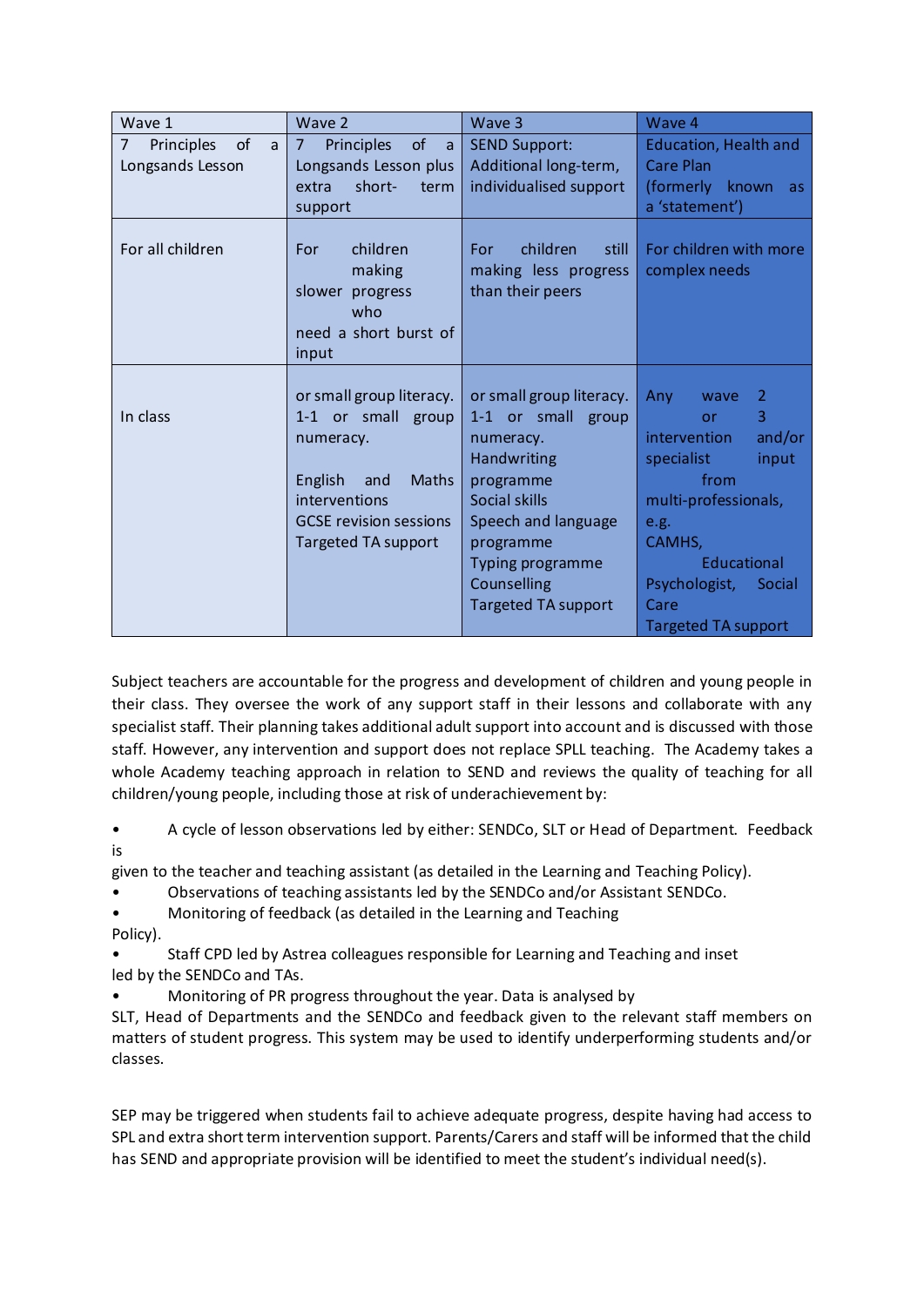Lack of adequate progress **may** be indicated by:

• Little or no progress despite the use of targeted teaching approaches and a differentiated curriculum

• Working at levels significantly below age expectations, particularly in literacy or numeracy

• Presenting persistent emotional and/or behavioural difficulties, which have not been managed by appropriate strategies usually employed

• Sensory or physical impairments that result in little progress despite the provision of appropriate aids or equipment

• Poor communication or interaction, requiring specific interactions and adaptations to access learning.

If a student has one or more of the additional needs listed above, a holistic approach is adopted, and the SEND and Pastoral team will work closely together to find a solution. The needs of the student will be discussed with the parent and child and the Academy will also consult with teachers and relevant professionals, e.g. health, educational and social teams so an informed decision can be made about appropriate provision. Lack of adequate progress is sometimes linked to a behavioural need which does not necessarily indicate a special educational need. The Academy work very closely with professionals to ensure a correct indication is given.

All staff working within the classroom environment are issued with a SEND pupil profile pack for their appropriate setting at the beginning of each academic year. This document lists the students who are included within these categories and basic information about their needs to remind teachers and teaching assistants to consider these within their planning.

#### **Identification, Assessment and Provision**

#### i) Identification

Data and information (including Teacher Assessment, KS2 SATs results) about students and those with SEND and additional educational needs (AEN) is collected during the transition stage from primary to secondary and will be known to us before they arrive here in Year 7. Students are tested during their transition visit in Year 6 for reading comprehension/phonics and spelling; students identified as needing extra support in Year 7 for literacy or numeracy will be offered either Waves 2 or 3 support depending on the level of need. Students who are identified as needing support will be placed on our SEND or AEN register so all staff are aware of their needs.

Students who are already in the Academy and who are not making progress in comparison to their peers, may be identified at any time using a range of information, this includes: CAT testing, reading/phonic/spelling age tests, subject teacher formative assessment, subject summative assessment, specialised assessments from external agencies especially those used by Educational Psychologists or CAMHS (Cambridgeshire and Peterborough Community Child and Adolescent Mental Health Services). The SENDCo will use this data, along with assessment progress tracking to assess the level of support a child may need. Teachers who identify a child who is not making adequate progress through the various tracking assessment methods will discuss this with the SENDCo and a plan will be put in place using our Assess, Plan, Do, Review (APDR) model as described below.

#### ii) Assessment

As stated, a student has various assessments throughout their time at the Academy, including those used before they arrive at the Academy. Where appropriate progress is not being made it would be expected that the **teacher** will assess **the** situation, *plan* where student X is going to be placed, do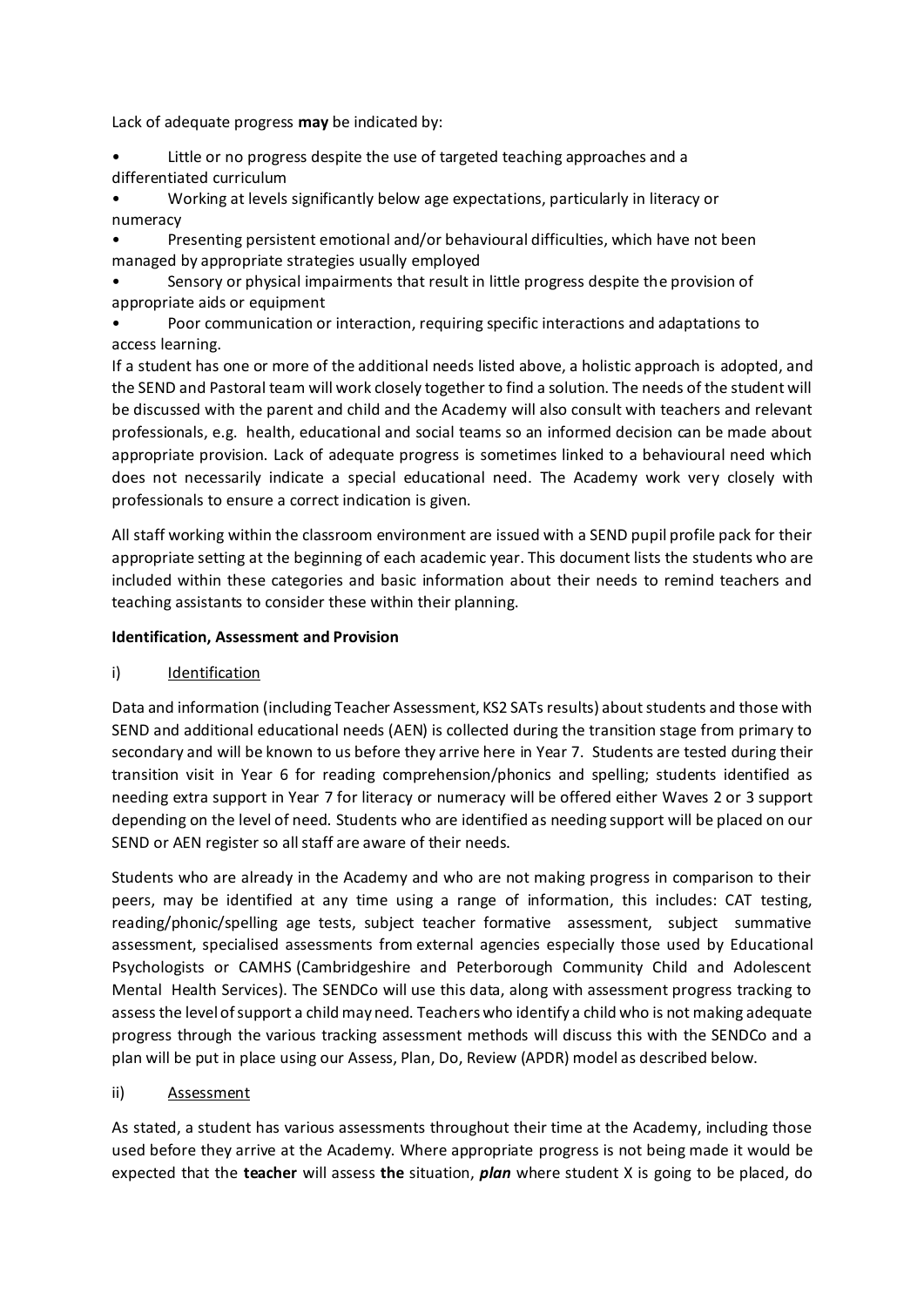what has been planned (for example, move the child), then *review* the situation at an appropriate time. At the review point it should be clearer whether the child is progressing, has a behaviour need, or SEND is suspected. It is then the teacher's responsibility to discuss the outcome with the Head of Department who will then refer to the Pastoral team (if it is a behaviour issue), in accordance with our Behaviour Policy, or refer to the SENDCo for further assessment.

Using our graduated response and the APDR model, the SENDCo will *assess* what has already been provided for the child with the Head of Department and/or the relevant Head of Year and will then *plan* the next step. If it is agreed that further support is required, then a short-term Wave 2 provision will be provided; this represents the *do* part of the APDR process. At this point the child will be identified as needing SEND support and will be added onto our SEND register as a 'K' student; parent/carers will be informed via letter or email, and they will be invited to respond. The student's intervention will be mapped onto our provision mapping system which details how long the provision is to last for and what outcome is needed for the provision to be considered successful. It is the SENDCo's responsibility to oversee the mapping of the SEND provisions. The SEND provision map is altered throughout the course of the year as and when students come in and out of SEND interventions. At the end of the period of intervention it is the SENDCo's responsibility to review the success of the intervention and the child will either be removed from the programme and the SEND support register, or a plan will be put in place for further support at Wave 3.

Where students fail to make adequate progress, despite additional provision at Wave 2, the SENDCo may seek advice and involvement from external support services along with provision at Wave 3 and/or 4. External support services could be:

- An Educational Psychologist
- Locality Service (Family Teams and Young People's Worker)
- Social Care Team
- Occupational Therapist
- Speech and Language Therapist
- CAMHS
- **CHUMS**
- Community Paediatrician

The APDR model is also used with these services and new strategies will be put in place as a result of any advice and guidance. External agencies have their own specialised assessments, and these are often used as part of the process of identification of a child with high SEND. Should the assessments and Academy evidence demonstrate a significant cause for concern, the Academy or parent/carer may decide to request that the Local Authority (LA) undertakes a statutory assessment or Education, Health and Care Needs Assessment. This may lead to the student being provided with an Education, Health and Care Plan (EHCP), formerly known as a 'statement of special educational needs' which will bring together health and social care needs, as well as their special educational needs and provision. An EHCP is not usually granted by the LA unless the Academy school can prove at least three cycles of APDR has taken place and that the Academy has acted on the advice of the Educational Psychologist. Also, an EHCP will not usually be granted by the LA unless it is supported by the Educational Psychologist and/or a relevant external agent. For this reason, it will take the Academy a number of months before the SENDCo will submit a request for statutory assessment as this process will form the best chance of obtaining an EHCP.

Where a student already has an EHCP, the Academy may apply for additional resources to support the student further. Where external agencies are requested an Early Help Assessment (EHA) may be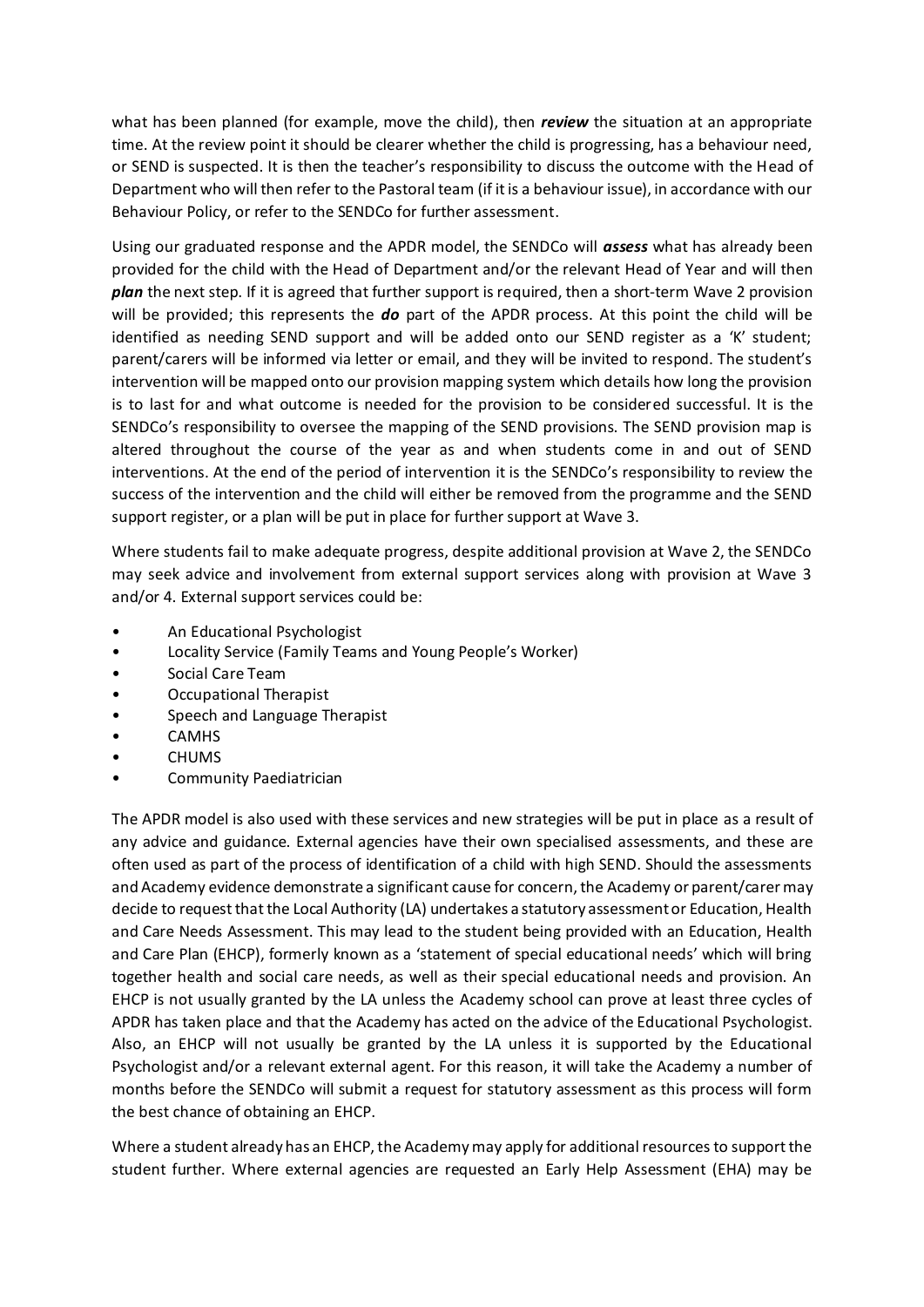required and the parent/carer will be invited in to fill this out with the appropriate person; this could be the SENDCo, Assistant SENDCo or a member of the pastoral team. EHCPs are reviewed annually by the SENDCo in conjunction with the parent/carer and child. Teacher's views are sought for input into this meeting and shared with the parent/carer. Any child with an EHCP will have a SEND support plan which is distributed to teachers and contains information, targets, outcomes and strategies. The SEND support plan is written by the Assistant SENDCo following the Annual Review of an EHCP. A SEND support plan may also be changed throughout the course of the year as different information is received about the child and should therefore be viewed as an ongoing working document.

#### iii) Provision

The table in section 5 shows the types of interventions the Academy uses to support our students with SEND. There are regular assessment reviews throughout the year where the Assistant Principal, Head of Year, Subject Leaders and the SENDCo meet to discuss the progression of students and to review arrangements for students who may not be making adequate progress. This also forms part of the process of identification, monitoring and planning for students who may need additional SEND and/or behaviour provision. Interventions are also organised with the Assistant Principal: Inclusion who meets with the SENDCo, Heads of English and Maths and Heads of Year as part of the APDR process. The Assistant Principal: Inclusion oversees the progress of disadvantaged students, and the Academy receives extra funding to support them. For further information about PP and Catch-up Provision please read the information on our website which gives more detail. The Academy recognise a student will be even more disadvantaged if a child is PP with SEND and therefore organises a coordinated approach.

If the Academy is unable to fully meet the needs of a child/young person through our own provision and arrangements, evidence will already have been gathered through our APDR processes as described. A child with significant social, emotional, mental and health (SEMH) issues will already be known to the SENDCo and pastoral team and is likely to have an EHA and external agency support; often this is CAMHS and/or the Education Psychology Service. If a child has an EHCP and the Academy can no longer meet that child's needs, then an alternative provision may be sought through an emergency annual review. **The LA's statutory assessment team is responsible for placement** and will decide whether the child or young person needs to be moved to a more appropriate provision or advise the Academy on strategies to keep the child in their current placement. At any point, the parent/carer may request the SENDCo carries out an emergency annual review if they have serious concerns about the progress of their child.

Some students may have specific medical needs that are not subject to support via an EHCP. The progress of these students will be reviewed as required in conjunction with the Academy, paediatrician and/or other medical professionals and parents / carers.

#### <span id="page-8-0"></span>6. Criteria for Exiting the SEND Register

Children and young people are monitored regularly both as part of the whole Academy monitoring process, but also in terms of their additional support. Decisions about whether a child should remain on the SEND Register will be made in partnership with the parent/carer at the end of each monitoring cycle.

Children who are designated as SEND or AEN who are having interventions related to academic progress will have their outcomes monitored at the end of the cycle designated for that intervention; some interventions may be short, e.g., six weeks, and some may be longer, e.g., two terms. This monitoring forms part of our APDR process described earlier. The people responsible for the review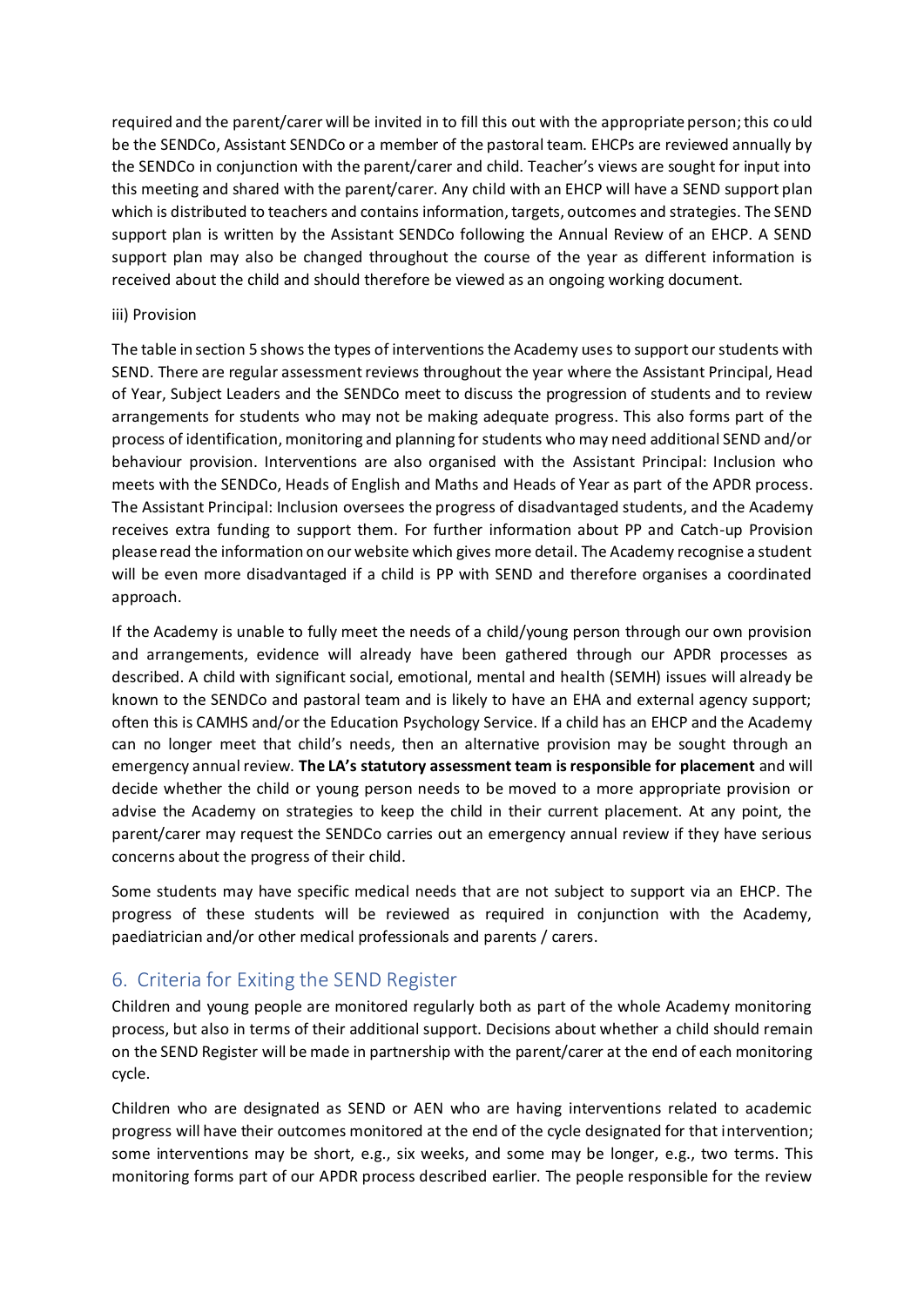are the SENDCo and the Assistant Principal: Inclusion where relevant. They will decide whether a child has made satisfactory progress and can therefore be removed from the SEND register or whether there needs to be a further programme or external support sought. The parent/carer and child will be informed of the decision and tutors informed.

If a student makes sufficient progress an EHCP may be discontinued by the LA. The procedure for this is through the annual review process and is discussed with the parent at that time.

# <span id="page-9-0"></span>7. Supporting Students and Families

We aim to work in partnership with our parents / carers and families and to ensure that they are fully informed about all matters relating to their child's SEND. Our SEND Information Report is on our website and is updated regularly, and we guide parents / carers towards the LA Local Offer for information about wider services. In addition to information about the personalised support we offer, we also provide information about:

- Our admissions arrangements
- Our links with other agencies
- Our arrangements for examination and assessment access
- Our transition arrangements
- Our Supporting Students with Medical Needs Policy.

# <span id="page-9-1"></span>8. Supporting Students at the Academy with Medical Conditions

The Academy recognises that children and young people at the Academy with medical conditions should be properly supported so that they have full access to education, including trips and physical education. Some children and young people with medical conditions may be disabled and where this is the case the Academy will comply with its duties under the Equality Act 2010.

Some may also have SEND and may have an EHCP. If so, the Code is followed. Where a student has a medical condition an Individual Health Care Plan (IHCP) will be completed **by the relevant Lead First Aider.** This will form part of the EHCP for students with an identified SEND but will stand alone where there is no other identified need. Further details and the IHCP proforma can be found within the Supporting Students at School with Medical Conditions Policy.

# <span id="page-9-2"></span>9. Monitoring and Evaluation of SEND

Our monitoring and evaluation cycle is embedded into Academy practice and is a continual cycle of review aimed at improving the provision and outcomes for all students. We use the APDR model as described earlier in this policy and undertake the following arrangements:

i) Arrangements for Partnerships with Parents and Carers

The Academy will ensure parents / carers are aware when their child is receiving support for their SEND.

Partnership with parents / carers plays a key role in enabling students and young people with SEND to achieve their potential. The Partnership recognises that parents / carers hold key information and have knowledge and experience to contribute to the shared view of a child's needs and the best ways of supporting them. All parents / carers of students with special educational needs will be treated as partners and supported to play an active and valued role in their child's education. We recognise that communication with parents / carers is key to the progress and success of each young person with SEND.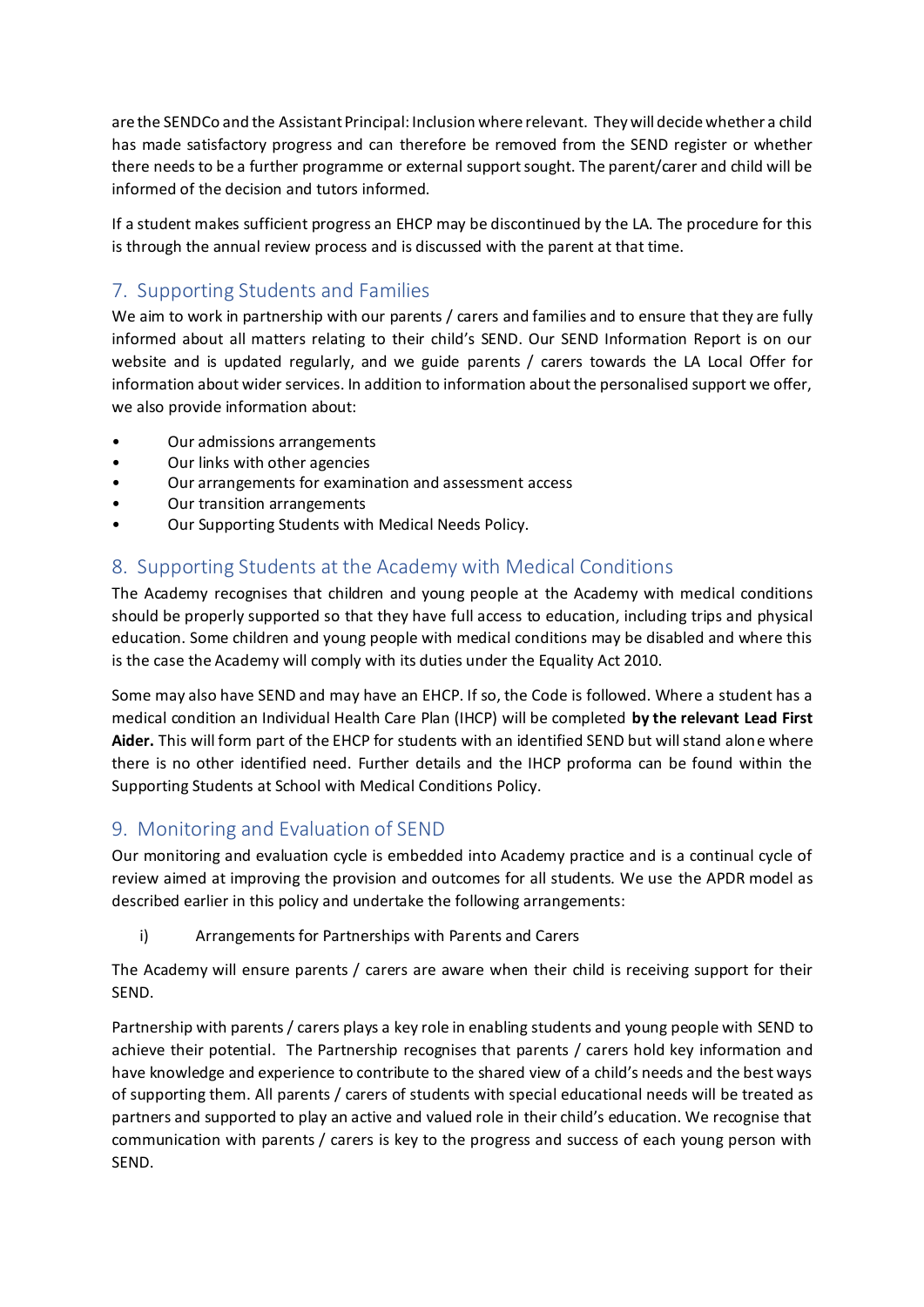The Academy will provide information about the Parent Partnership Service (SENDIASS) to parents / carers of students with special educational needs; the link to the service can be found in the SEND Information Report on the Local Offer website. Parents / carers of any student identified with SEND may contact the Parent Partnership Service for independent support and advice. A child's tutor will work closely with parents / carers at all stages in his/her/their education and should be the first port of call in case of any difficulty. Parents / carers are invited to attend all Annual Reviews, in addition to Parents' Evenings and other calendared school events.

#### Student Participation

We recognise that student involvement is at the heart of the SEND code of practice. Young people with special educational needs often have a unique knowledge of their own needs and circumstances and their own views about what sort of help they would like to assist them in making the most of their education. They will be encouraged to participate in all the decision-making processes including the setting of learning targets and contributing to SEND Support Plans, discussions about choice of colleges and transition processes. Their view will be given due weight according to their age, maturity and capacity to make judgments. The Academy tries to ensure representation of students with SEND within their Student Voice activities.

#### Governance

The LGC shall appoint a Local Committee Member Lead as a link role to liaise with the SENDCo/ SLT and offer scrutiny of the SEND provision through the Academy School Improvement Plan and the objectives of this policy. The LGC Member Lead is Barbara Hughes

#### Information Gathering

Information about students sometimes needs to be shared confidentially with other professionals on a need-to-know basis. Permission will be sought from parents / carers but in all cases the Academy operates in accordance with the current GDPR framework. This includes the sharing and storing of information gathered. See our Data Protection Policy for further information.

#### <span id="page-10-0"></span>10. Resources

#### i) Funding for SEND

All schools receive an amount of money to support children and young people with special educational needs. This is provided as part of the school's block formula allocation. It is the responsibility of each school to ensure that they have a 'notional budget' which caters sufficiently for the special educational needs of the children and young people within their school. The Education Funding Agency describes the funding available within schools for SEND pupils as being made up from 3 elements:

| Element 1<br><b>Core Educational Funding</b> | Mainstream per student funding (AWPU)                                                                                                        |
|----------------------------------------------|----------------------------------------------------------------------------------------------------------------------------------------------|
| Element 2<br><b>School's Block Funding</b>   | Contribution of up to £6000 for additional<br>support required by children and young people<br>with high needs, from the notional SEN budget |
| Element 3<br>High Needs Top Up               | Top Up funding from the LA to meet the needs<br>of individual children and young people with<br><b>EHCPs</b>                                 |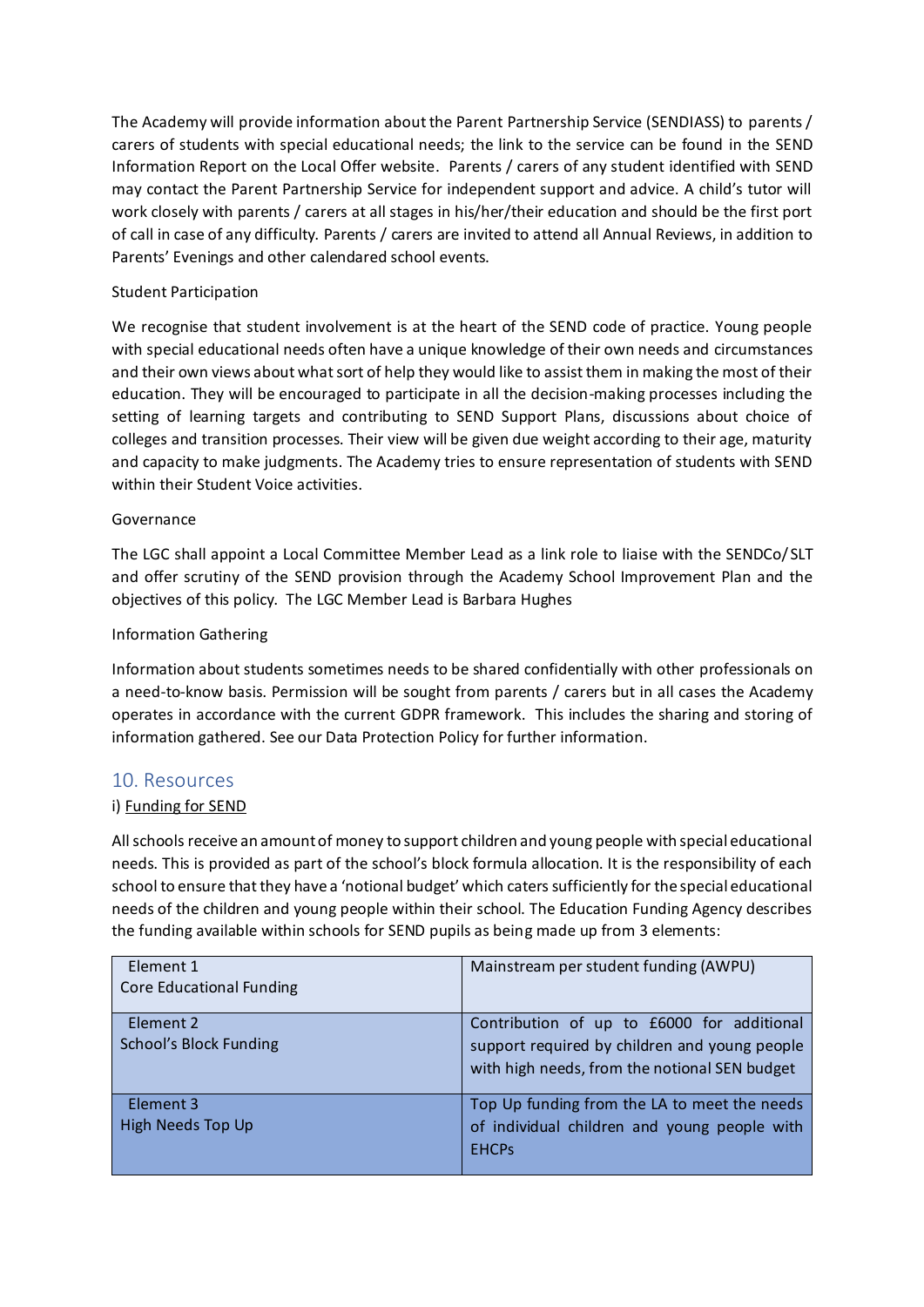The amount of money in the Academy's block funding identified for Element 2 is based on a formula which is agreed between the schools and the LA. Academies receive an annual school block allocation made up of a number of elements in order to enable them to support special educational needs within the school and specifically to fund the first £6000 of a student's SEND support.

Additional resources for individual EHCPs – Element 3 are allocated by top-up funding from the High Needs block budget. The level of top up funding for each student is allocated at four levels i.e. A, B, C or D depending on the type and level of need of each student. High Needs students with EHCPs are therefore supported by a combination of school block funding (Element 2) and high needs top-up funding (Element 3).

#### ii) Workforce Development

An induction process is in place for all teachers and support staff, and this includes a meeting with the SENDCo to explain the systems and structures in place to support the needs of individual children and young people.

The training needs of all staff are identified, a programme of professional development is in place, and all staff are encouraged to access this. Training relating to SEND is an ongoing process and includes inviting professional services into the Academy to update knowledge.

The SENDCo regularly attends the LA's SENDCo network meetings and Astrea SENDCo Forums in order to keep up to date with local and national issues in SEND.

# <span id="page-11-0"></span>11. Roles and Responsibilities

• The Academy employs 17 Teaching Assistants. They carry out a range of roles across the Academy and Sixth Form, including supporting students in class, teaching small groups, 1-1 and intervention teaching. They are line managed by the SENDCo and Assistant SENDCo and work closely with the class/subject teachers who oversee their work and plan with them.

- The Lead Designated teacher for Safeguarding is Clare Greaney.
- The member of staff responsible for Looked After Children is Alf Lesurf (Assistant Principal).

# <span id="page-11-1"></span>12. Storing and Managing Information

All documents relating to children and young people on the SEND register are stored in the Learning Support Department. When students leave the Academy at the end of their statutory schooling, their documents are kept in secure filing cabinets where they are confidentially destroyed after ten years. When a student leaves the Academy to go to another school, the records are either sent to the new school by recorded delivery, or hand delivered. A signature is required for all documents handed over in this way.

# <span id="page-11-2"></span>13. Reviewing the Policy

The SENDCo will review this Policy annually at the end of the academic year or when legislation changes, whichever is earlier. The Policy will be presented to Longsands Trust Management Board (TMB)/Local Governance Committee (LGC) for ratification.

# <span id="page-11-3"></span>14. Accessibility – Statutory Responsibilities

We have an Accessibility Plan that addresses the improvement of access to: